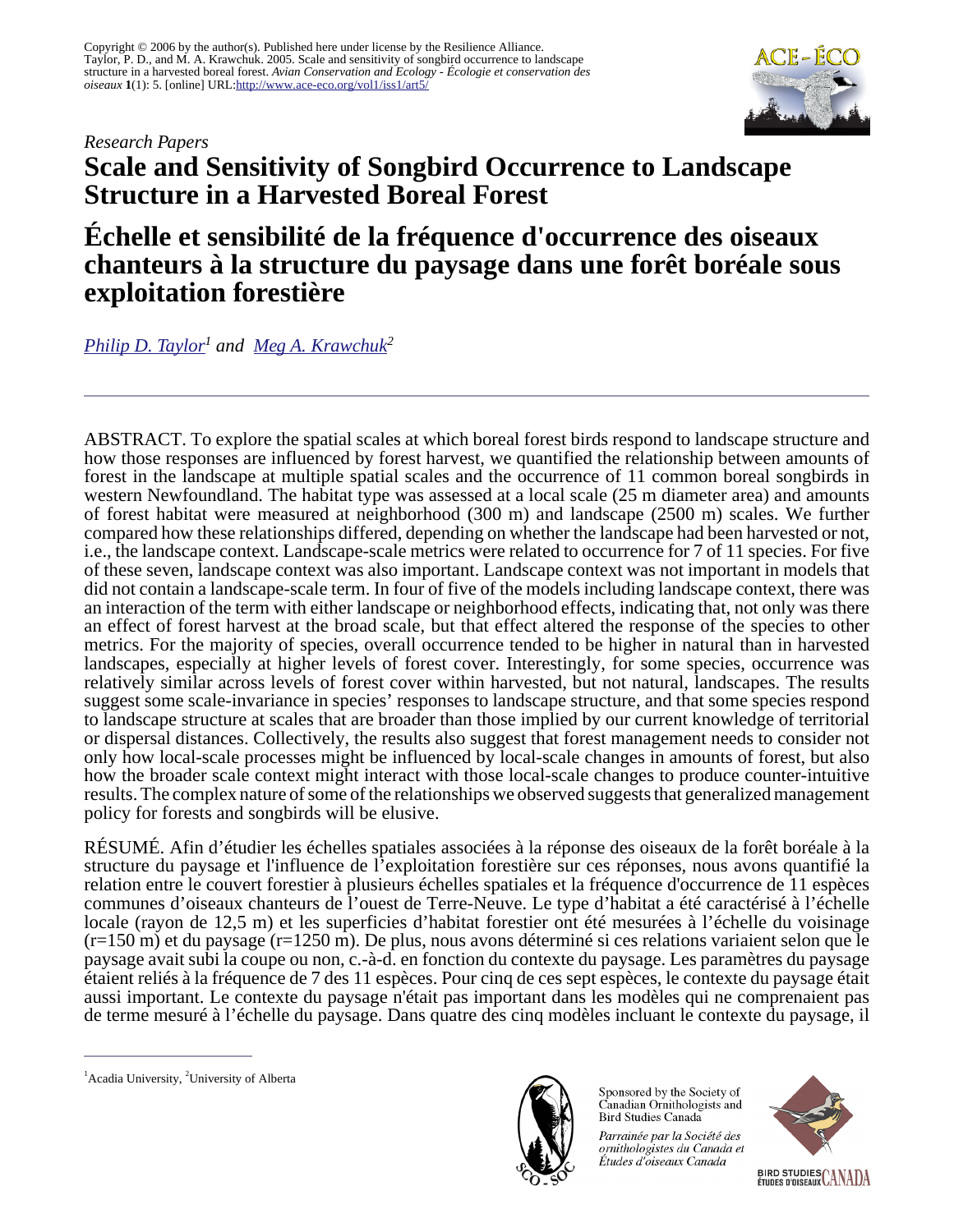y avait une interaction avec le paysage ou le voisinage, ce qui indique qu'il y avait non seulement un effet à grande échelle de l'exploitation forestière, mais aussi que cet effet modifiait la réponse des espèces aux autres paramètres. Pour la majorité des espèces, la fréquence tendait à être plus élevée dans les paysages naturels que dans les paysages sous exploitation forestière, particulièrement lorsque le couvert forestier était relativement élevé. Fait intéressant, pour certaines espèces, la fréquence était relativement semblable à tous les niveaux de couvert forestier des paysages sous exploitation, mais non dans les paysages naturels. Les résultats suggèrent que la réponse de certaines espèces à la structure du paysage est indépendante de l'échelle, et que certaines espèces répondent à la structure du paysage à des échelles plus vastes que celles suggérées par nos connaissances actuelles sur la dimension des territoires et la dispersion. Dans leur ensemble, les résultats suggèrent aussi que l'aménagement forestier devrait non seulement considérer la façon dont les processus à l'échelle locale peuvent être influencés par des changements de la quantité de forêt à cette même échelle, mais aussi comment le contexte à une échelle plus vaste pourrait interagir avec les changements locaux pour produire des résultats surprenants. La nature complexe de certaines des relations observées suggère que la généralisation de règles d'aménagement des forêts et de leur avifaune demeure peu probable.

Key Words: *boreal; conservation; distribution; generalized linear mixed-effects models; landscape context; songbirds*

## **INTRODUCTION**

Songbird distributions are influenced by a suite of natural and anthropogenic factors across a range of scales. Detailed habitat studies continue to improve our understanding of local-scale songbird ecology (Marshall and Cooper 2004) and recent attention given to assessing the influence of broad-scale structure in avian ecology has been rewarding (Mazerolle and Villard 1999, Norton et al. 2000, Heikkinen et al. 2004, Betts et al. *in press*). Empirical and theoretical studies have shown that the amount and configuration of habitat as well as the matrix between suitable local habitat patches influence habitat use and population persistence of many organisms at a landscape scale (Trzcinski et al. 1999, Villard et al. 1999, Fahrig 2001, Ricketts 2001). The ecological processes responsible for these relationships can lead to effects that vary and/ or interact among scales of study (Krawchuk and Taylor 2003).

Movement behavior is one process that can be used to assess biologically relevant domains of spatial scale within a study system (Krawchuk and Taylor 2003). For a forest songbird, both foraging and territory defence during the breeding season (e.g., Drolet et al. 1999, Lambert and Hannon 2000, Norris and Stutchbury 2001, Flather and Bevers 2002) affect territory size, which represents the "immediate" resources required by an individual.

The territory exists within a broader landscape offering the potential for interaction between an individual, its environment, interspecifics, and conspecifics during the breeding season. For songbirds, a breeding territory is embedded in a much larger home range used for regular foraging or extra-pair copulation (e.g., Norris and Stutchbury 2001). Hence, it is also logical that landscape structure may influence territory selection by altering the ability of individuals to access resources (e.g., landscape connectivity; Taylor et al. 1993, Bélisle 2005) and enhancing or inhibiting interaction among conspecifics within the population, supplementing and/or complementing (Dunning et al. 1992, Taylor et al. 1993, Norton et al. 2000) suitable areas of habitat for both adults and juveniles (Vega Rivera et al. 1998). Consequently, changes to such measures as the amount of forest in the landscape through natural or anthropogenic disturbance have the potential to modify songbird behavior in different ways at different spatial scales. This has implications for ecological surveys and management.

Boreal landscapes vary in structure, species composition, and natural disturbance regime across Canada and Alaska, USA (Rowe 1972, McCarthy 2001, Stocks et al. 2002). The dominance of gap dynamics and old, complex age structures in some boreal forests are now being documented (Cumming et al. 2000, McCarthy 2001). In parts of eastern Canada, small-scale disturbances drive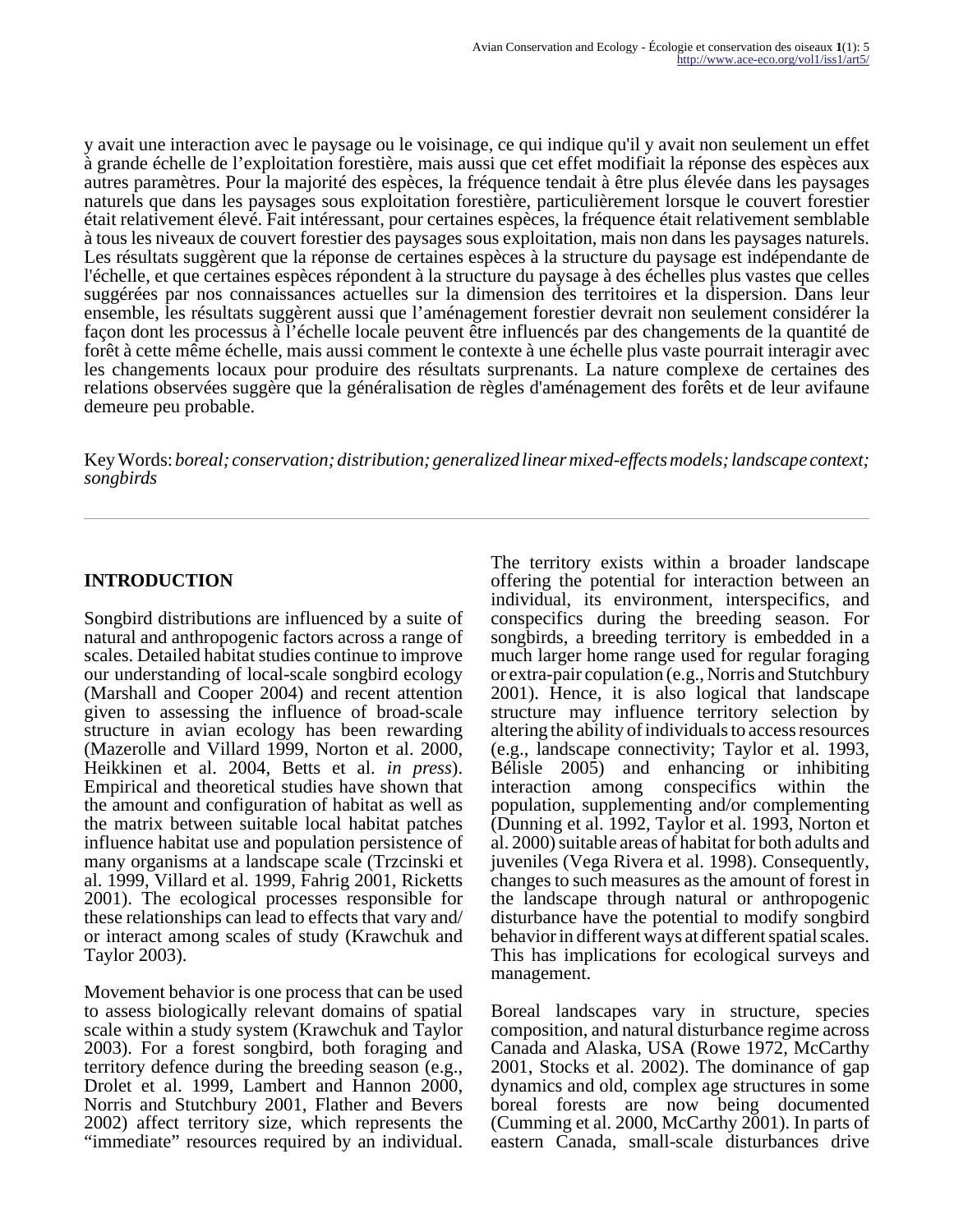boreal forest dynamics because of low fire frequency and/or minimal insect outbreak, resulting in multi-cohort, self-perpetuating, and gap-driven forests (McCarthy 2001, Thompson et al. 2003, Pham et al. 2004). Communities of songbirds in these old-growth boreal forests may be sensitive to both local- and broad-scale changes in landscape structure resulting from clear-cut forest harvesting because the scale of this management practice differs considerably from the natural disturbance regime of the region.

There has been limited use of appropriate methods to quantify ecological relationships occurring across multiple spatial scales (e.g., Miller et al. 2004). Intuitively, simultaneous estimation of these relationships promises a more parsimonious assessment of the system than post hoc comparison of independent estimates at different scales. Ecologists are now able to carry out more elegant and unified analyses of multi-scaled data because of recent developments in generalized mixedeffects regression models (Pinheiro and Bates 2000, Skrondal and Rabe-Hesketh 2004). These methods have the potential to provide a quantitative ecological basis for management decisions and conservation targets.

Our purpose was to assess whether relationships between songbird incidence and the amount of forest in the landscape varied with scale and context. To achieve this, we quantified and compared the effects of the amount of forest on the occurrence of 11 species of songbirds at multiple scales under two disturbance regimes (natural and harvest) in the eastern boreal forest on the island of Newfoundland, Canada. We first determined how the relationship between the amount of forest in a landscape and songbird incidence differed between spatial scales associated with immediate (i.e., territorial) and broader landscape-scale (i.e., extra-territorial) habitat use. We then assessed how that relationship differed depending on whether the amount of forest in the landscape was a function of forest harvesting or was a natural phenomenon. We used generalized linear mixed-effects regression models to estimate these relationships simultaneously. The resulting models provide a suite of functionally relevant spatial scales for each species that are being used to help design further studies of avian demography in the region and by forest managers as a means to develop scenarios of the impacts of future harvesting on songbird distributions.

## **METHODS**

#### **Field sampling: Survey landscapes**

The Greater Gros Morne Ecosystem (GGME) in western Newfoundland, Canada, is a boreal forest region with a mosaic of mature forest, scrub, peatland bogs, and ponds, resulting in natural heterogeneity characterized by patches and openings (the Corner Brook boreal forest region within the Boreal Shield Eco-zone region B28.b, Rowe 1972). The standing forest is homogeneous and composed primarily of balsam fir *Abies balsamea*, a late-successional nonpyrogenic species, and black spruce *Picea mariana*. Areas of old-growth gap-replacing boreal forest (McCarthy 2004) that had not been harvested prior to the early 1990s (Corner Brook Pulp and Paper Ltd., *personal communication*) are found in the north and west, including Gros Morne National Park, whereas areas harvested for pulp and timber are situated in the south and east. The southern portion of the GGME is composed of young forest at various stages of regeneration, as well as mature second growth. At the time of this study, mechanized clear-cutting was the only method of harvest. De-limbing occurred on site, leaving abundant slash; a low density of hardwood, primarily paper birch *Betula papyrifera*, was left as isolated standing trees after harvest. Forest fires, blow downs, and insect outbreaks are uncommon in this moist, cool region (Sturtevant et al. 1996, McCarthy 2001). Thompson et al. (1999, 2003), Setterington et al. (2000), and McCarthy (2004) provide a thorough description of the forest region and age of the study site and vicinity.

Survey landscapes were situated in a  $30 \times 40$ -km (12,000-ha) area of the GGME, including Gros Morne National Park and the Main River watershed. During 1998 and 1999, we established survey transects in 15 unharvested (natural) landscapes in the region. Each landscape was delineated as a 1250 m radius area and was surveyed using two perpendicular 2500-m transects. One transect ran north–south, and the other, east–west; the overlapping mid-point was the center. Each transect arm consisted of 10 sampling points ~250 m apart, for a total of 21 survey points in each landscape. Nine of fifteen landscapes were surveyed in 1998 and 14 of 15 in 1999. Weather and logistical constraints resulted in incomplete replication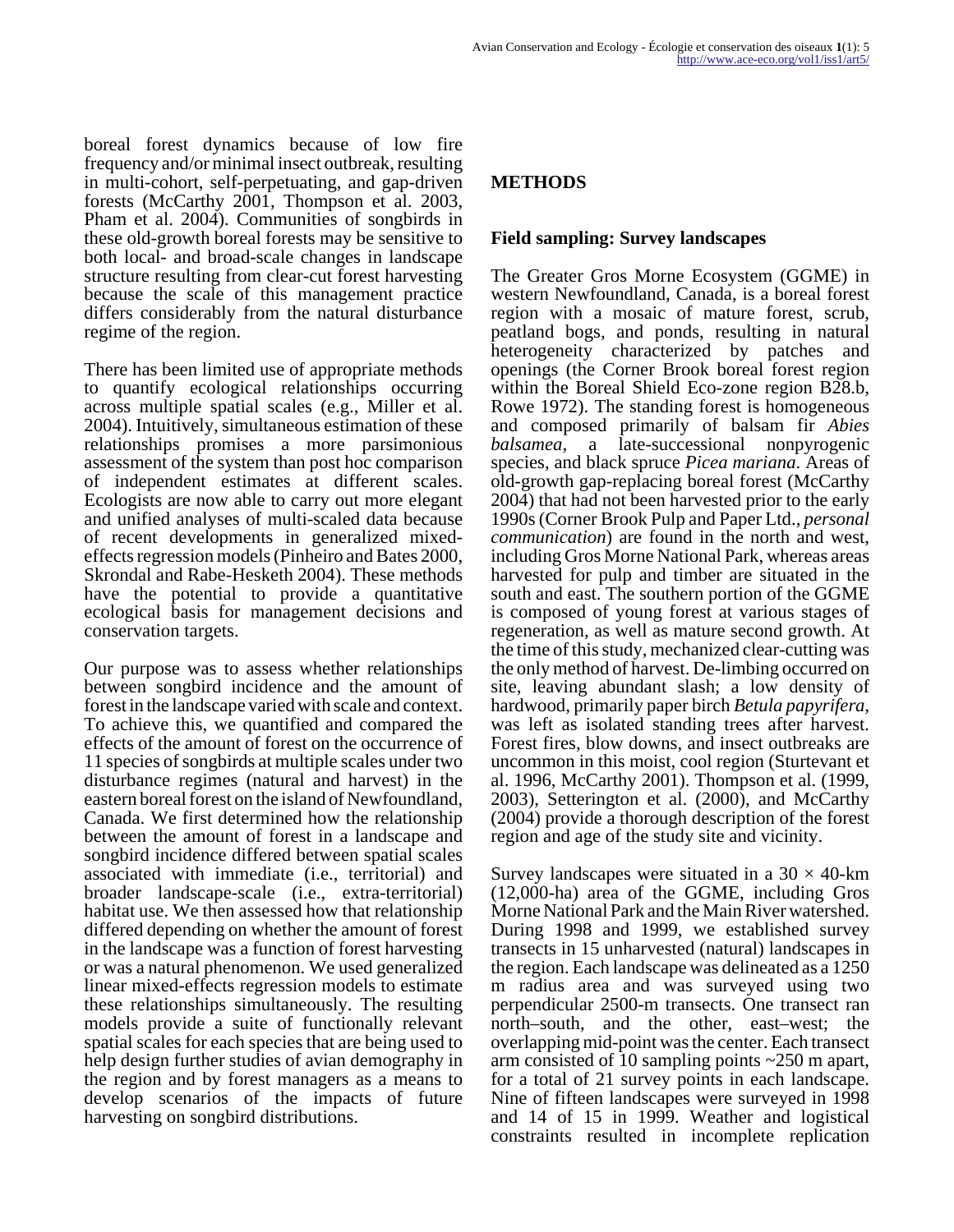among years. In 2000, 65 new survey landscapes were initiated, encompassing areas of natural and harvested forest. The time of harvest ranged from 1990 to 2000; thus, harvested landscapes were at various stages of early regeneration. Regeneration in the area proceeds very slowly; the maximum height of trees in 10-yr-old cuts was generally  $\langle 1 \rangle$ m, so cuts remained highly distinctive from other habitat types. Cut areas were irregularly shaped because of the terrain and ranged in size from approximately 1 to  $4 \text{ km}^2$ . During 2000, landscapes were surveyed using a modified transect method. Two transects forming a V-shape were used, consisting of a total of 12 survey points at  $\sim$ 250-m intervals. The change in transect shape (1998 and 1999 versus 2000) was implemented to increase the spatial scale of our survey effort. The change in transect shape decreased the number of survey points within each landscape from 21 to 12, but maintained the hierarchical structure. In total, 8 of 88 landscapes were visited more than once over 3 yr of surveys. Every survey point was georeferenced using a Trimble GeoExplorer Global Positioning System (GPS; Trimble, Sunnyvale, CA) with differential correction.

## **Data collection**

Each landscape was surveyed once during a given breeding season to identify species' general habitat associations. The entire survey landscape was sampled on a single day and one observer surveyed all points along a given transect. We elected to survey points only once because our intent was to measure use and distribution during the breeding season (i.e., we did not intend to measure breeding activity). This allowed us to sample extensively at a broad landscape scale, which was the primary scale of interest. The order in which landscapes were surveyed was randomized as much as possible to reduce confounding effects of landscape structure, location, weather, and date. Bird surveys were completed on mornings with low wind and precipitation and consisted of 10-min point counts following general standards described in Ralph et al. (1993). Unlimited distance counts were used to determine species occurrence. Surveys began at sunrise and were completed by 0930 h.

The amount of forest around each survey point was measured using a three-tiered spatial hierarchy that included local, neighborhood, and landscape scales. Local and neighborhood scales represented the general size of a songbird territory (e.g., Drolet et al. 1999, Lambert and Hannon 2000, Norris and Stutchbury 2001, Flather and Bevers 2002) and were interpreted together because local data were collected within a 12.5-m radius of each survey point, but birds were surveyed and used areas well beyond that distance. The local scale simply provided additional general structural information relevant to each survey point. The landscape scale was selected to encompass territories of multiple individuals to represent a scale of interaction between an individual, the environment, and conspecifics during the breeding season.

At the local scale (LOCAL), we obtained a simple categorical measure of habitat, defined as the major resource type within approximately a 12.5-m radius of each survey point. This was assessed in the field using a subjective classification of seven resource types: forest (all age classes of mature forest), scrub, bog, barren, tuckamore, recently cut, and early regeneration forest. Tuckamore is a small, stunted evergreen tree with gnarled, spreading roots, found in harsh/windy areas of Newfoundland. Recently cut and regeneration forest categories were only appropriate in 2000. Recently cut was defined as harvested forest with saplings measuring <1.5 m tall  $(\sim 4$  yr since harvest;  $\sim 1996-2000$ , and early regeneration forest as harvested forest with saplings >1.5 m tall (~>4 yr since harvest; ~1990–1995). We measured and included LOCAL effects in models as a mechanism to account for variance that is a direct function of the area around a sampling point. Although we recognize that individuals were frequently detected >25 m from a survey point, variance in habitat preferences and differences in detectability between habitats can be accounted for by including these local effects. Further, they allow for a more conservative assessment of the broader scale terms.

The amount of forest at the neighborhood and landscape scales was measured using GIS analysis (SPANS, TYDAC Research Inc., Nepean, Ontario, Canada) of maps delineating land-cover types interpreted from 1:12,500 scale aerial photographs of the GGME taken between 1985 (areas with no harvesting) and 2000 (areas of ongoing harvest). Photographs had been previously interpreted for forest classification according to the Gros Morne Photographic Interpretation Procedures and Technical Specifications by Torngat Consultants. Full meta-data are available from Gros Morne National Park.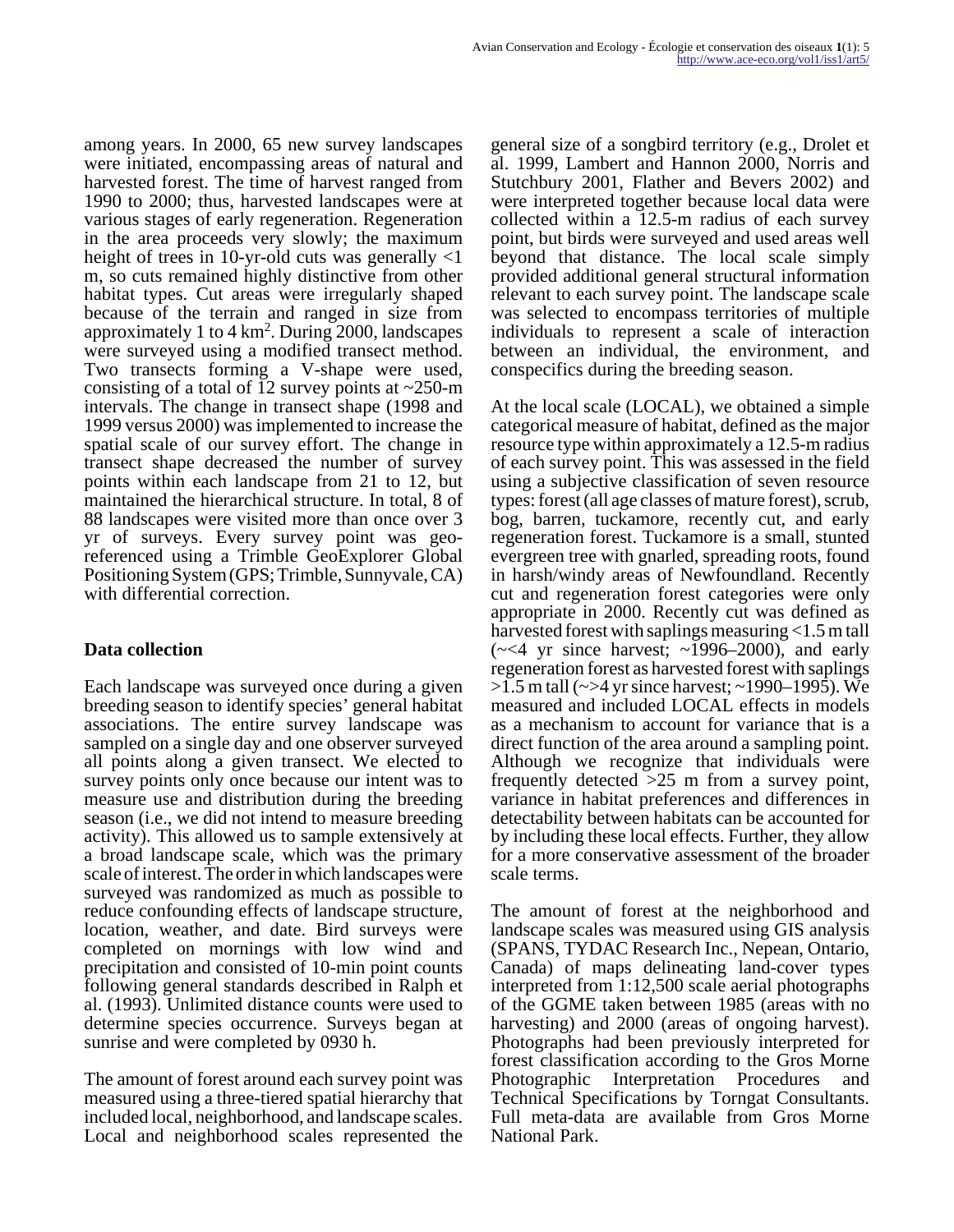The neighborhood and landscape metrics described the amount of vertical structure at each survey point. Cover type was aggregated into two categories, woodland (forest and scrub) and open (bog, barren, water, and harvested forest). Forest was chosen as a generic cover type for this aggregation because of the dominance of balsam fir throughout the GGME, although site quality differed in association with soil productivity (Thompson et al. 1999, Corner Brook Pulp and Paper Ltd., *personal communication*). The majority of the standing forest was classified as 41– 80 yr or >80 yr old (500-yr-old balsam fir have been documented in the region; McCarthy [2001]) and measured 3.5–6 m in height. Forest stands were those with >25% of the ground area covered by tree crown. Land supporting softwood scrub growth between 1 and 3.5 m in height and  $>10\%$  crown coverage was classified as scrub. In visual interpretation of aerial photos, forest may be distinguished from scrub; at the extremes, their physical structure differs, but the two classes exist along a gradient, so we thought that splitting them would be ad hoc and subjective. We therefore merged the categories as "woodland cover", which is appropriate for the questions addressed by this research.

At the neighborhood scale, woodland cover (N\_WOOD in statistical models; Fig. 1) was calculated as the proportion of forest and scrub within a 150-m radius of the survey point (within a 7-ha neighborhood). Landscape-scale woodland cover (L\_WOOD in statistical models; Fig. 1) was derived similarly to that at the neighborhood scale, using proportions of forest and scrub within a 1250 m radius of each survey point (within a 484-ha landscape). Each landscape was categorized as unharvested if  $\langle 5\%$  of the area within it was harvested; otherwise, it was considered harvested (CONTEXT in statistical models; Fig. 1).

#### **Data analysis: Avian distribution in relation to amount of forest**

We examined the relationship between the amount of forest and bird incidence for the 11 most abundant bird species in the region (Table 1) at the three spatial scales using a maximum likelihood approach for generalized linear mixed-effects regression with a logistic link (glmmML [Broström 2003]; R statistical package, The R Development Core Team version 2.0). Mixed-effects models include both fixed and random effects in the estimation of model parameters, and can be used to describe relationships between a response variable and covariates in data that are nested within different spatial scales (Pinheiro and Bates 2000). This modeling approach was appropriate because multiple points were surveyed within each landscape; failing to account for this structure would result in a lack of independence among points.

We included the random effect R\_LANDSCAPE in each model to group survey-point data from each landscape. This random effect would also account for unmeasured variation among landscapes attributable to the combined influences of survey date (e.g., weather, progression through the breeding season), observer, and location. Terms assessed as fixed effects included: LOCAL, N\_WOOD, L\_WOOD, CONTEXT, and the interaction effects  $N_WOOD \times CONTEXT$ , and L\_WOOD × CONTEXT. Treatment contrasts were applied to LOCAL using the forest category as the reference level. A quadratic term of L\_WOOD was included to determine if any non-linear (e.g., threshold-type) patterns were suggested by the data. A difference between CONTEXT levels would represent a change in the odds of detecting each species between harvested and unharvested landscapes while accounting for variation with local, neighborhood, and landscape terms. Interaction terms were used to describe changes in the influence of the amount of forest between harvested and unharvested landscapes. CONTEXT had no contrast among years because harvested landscapes were only surveyed in 2000. Survey YEAR (1998, 1999, or 2000) was included as a proxy for a variety of annual effects such as annual weather or regional patterns.

Data from all 3 yr of survey effort were pooled in our analyses. Data collected from the same points in different years were inherently correlated (repeated measurements); however, only 8 of 88 landscapes were sampled repeatedly, so we did not group the data to explicitly account for this correlation. Occurrence (detection of a given species at a survey point) was chosen over abundance as the response variable because we wanted to focus on species' associations with woodland cover and disturbance, rather than the relative quality or carrying capacity of landscapes. The observed sampling distribution of neighborhood and landscape structure represented by woodland cover terms (N\_WOOD and L\_WOOD) differed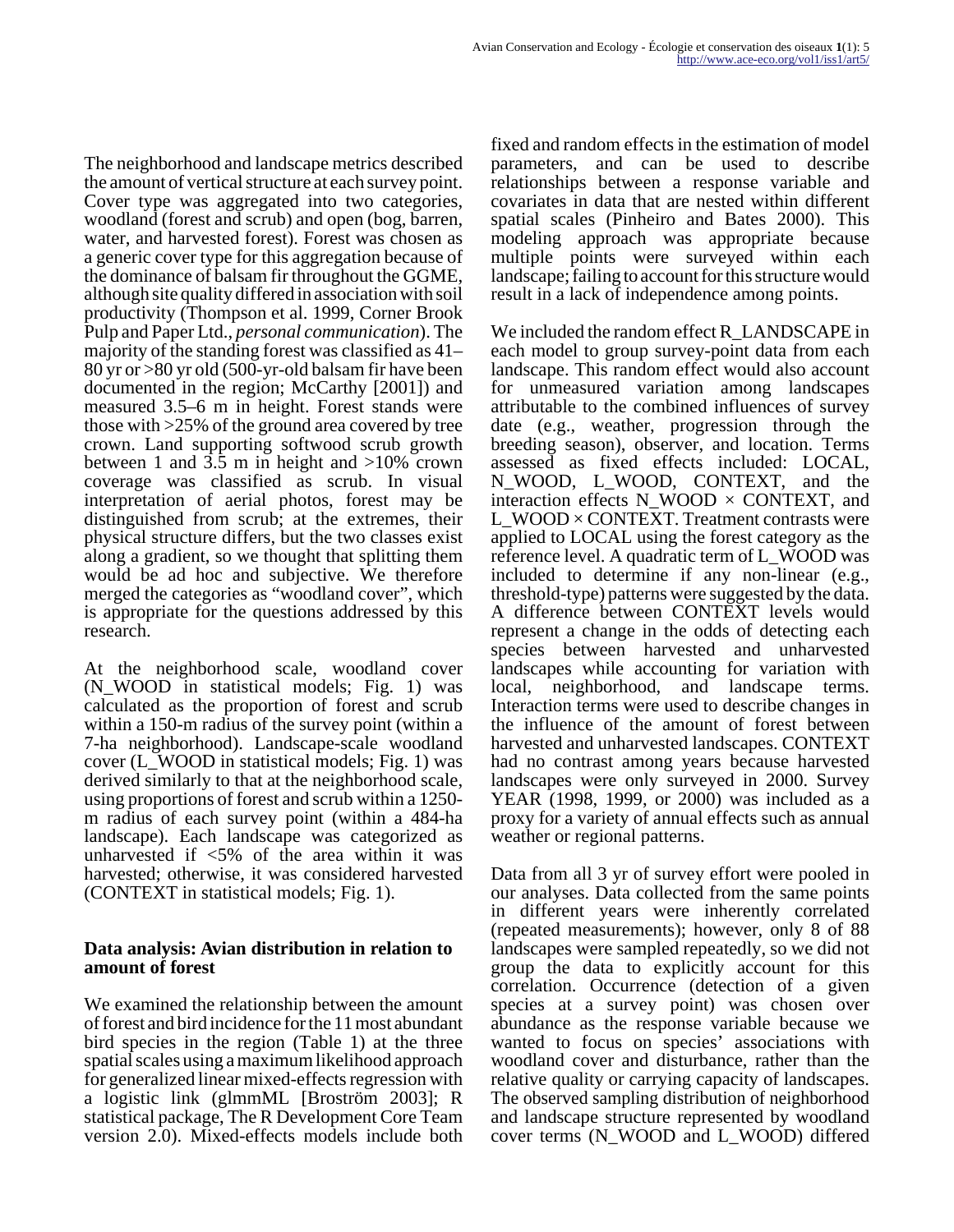**Fig. 1.** The frequency distribution of neighborhood woodland cover (N\_WOOD) and landscape woodland cover (L\_WOOD) in harvested (CUT) and unharvested (NAT) contexts.

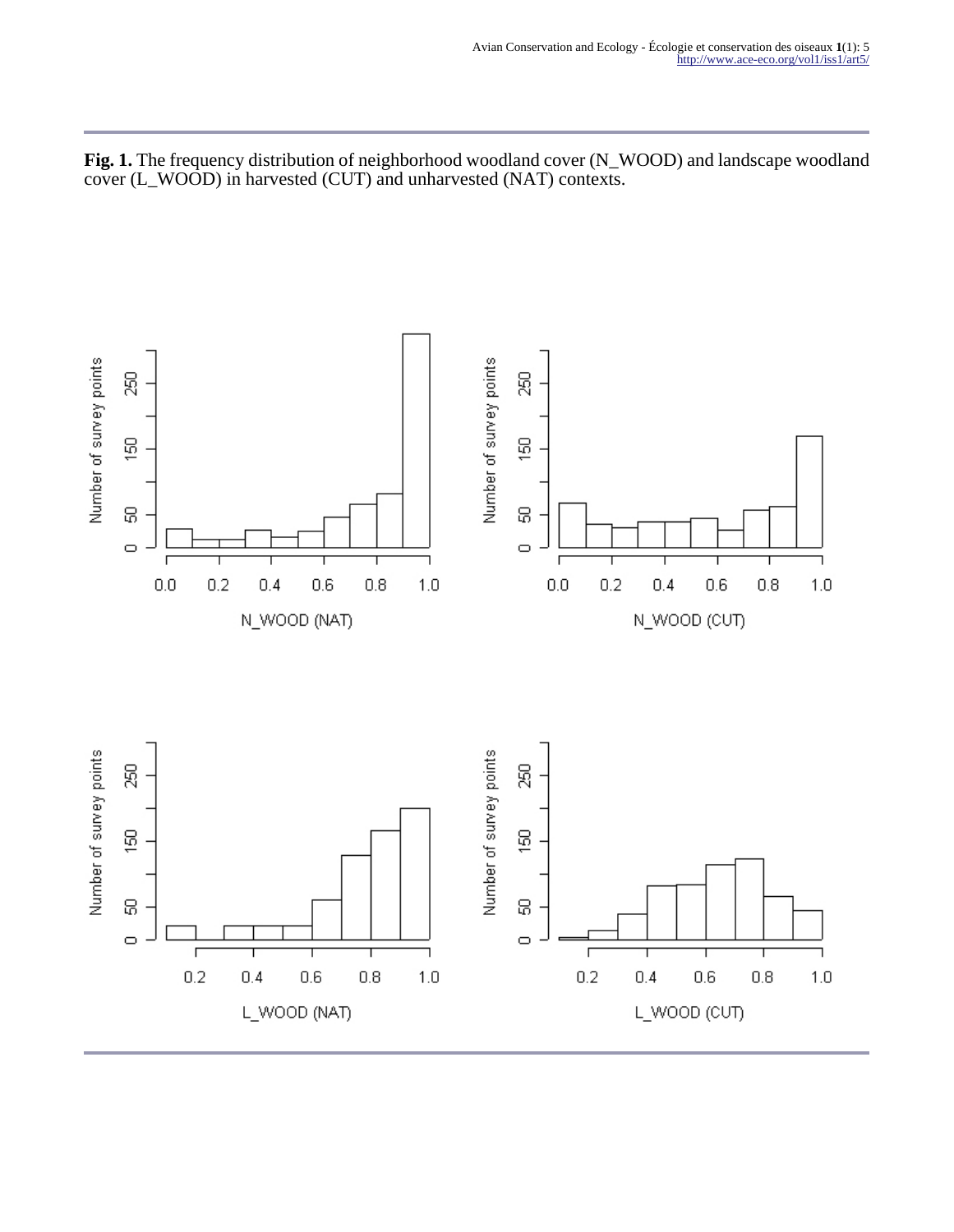| Species code | Common name               |             | Occurrence |       |         | Habitat association |
|--------------|---------------------------|-------------|------------|-------|---------|---------------------|
|              |                           | $\mathbf n$ | cut        | uncut | overall |                     |
| <b>AMRO</b>  | American Robin            | 414         | 0.36       | 0.32  | 0.34    | Open/Edge           |
| <b>BLPW</b>  | <b>Blackpoll Warbler</b>  | 605         | 0.49       | 0.51  | 0.50    | Woodland            |
| <b>DEJU</b>  | Dark-eyed Junco           | 433         | 0.38       | 0.34  | 0.36    | Edge                |
| <b>FOSP</b>  | Fox Sparrow               | 437         | 0.37       | 0.35  | 0.36    | Edge                |
| <b>HETH</b>  | Hermit Thrush             | 448         | 0.40       | 0.34  | 0.37    | Woodland            |
| <b>LISP</b>  | Lincoln's Sparrow         | 338         | 0.26       | 0.30  | 0.28    | Open/Edge           |
| <b>NOWA</b>  | Northern Waterthrush      | 386         | 0.30       | 0.34  | 0.32    | Woodland            |
| <b>RCKI</b>  | Ruby-crowned Kinglet      | 689         | 0.48       | 0.65  | 0.57    | Woodland            |
| <b>SWTH</b>  | Swainson's Thrush         | 122         | 0.10       | 0.10  | 0.10    | Woodland            |
| <b>WTSP</b>  | White-throated Sparrow    | 962         | 0.83       | 0.76  | 0.79    | Open/Edge           |
| <b>YBFL</b>  | Yellow-bellied Flycatcher | 529         | 0.49       | 0.38  | 0.44    | Woodland            |
| YRWA         | Yellow-rumped Warbler     | 783         | 0.61       | 0.68  | 0.64    | Woodland/Edge       |

**Table 1.** Summary of species occurrence and general habitat associations (literature derived) in western Newfoundland,  $1998-2000$  (n = 1214 point counts).

among harvested and unharvested landscapes (CONTEXT; Fig. 1); however, the range of each distribution remained constant. This consistency enabled the comparison of distribution patterns between disturbance types.

We used Akaike's Information Criterion (AIC) to select models of the data for each species. Vaida and Blanchard (2005) illustrate the appropriateness of AIC for this type of study. We compared global models (i.e., including all a priori selected candidate variables) to all possible candidate sub-models to assess which described the observations of each species distribution most parsimoniously (Burnham and Anderson 2002). The candidate model having the lowest AIC was considered the best model. The following criteria for the change in AIC were used: a difference in AIC of ≤3 suggested no model improvement, a reduction of  $>3-7$  suggested the term of interest improved the model, and a reduction of ≥10 indicated that a model explained substantially more structural variation in the data relative to the alternative (Burnham and Anderson

2002). We used AIC as an objective means of determining whether neighborhood or landscape woodland cover better described variation in species distributions. It enabled us to differentiate between alternative hypotheses describing the most relevant spatial scales of response to woodland cover and context. The Wald test-statistic was used to support the AIC selection of each term using a critical *P*value of 0.05. Parameter estimates were compared across all models to assess the stability of the coefficients to the inclusion of other explanatory variables.

True measures of a model's overall goodness of fit are difficult to formulate for mixed models and the area is an active one for statistical research. Hosmer-Lemeshow tests are considered inappropriate for mixed models and Pearson  $\chi^2$  goodness-of-fit and deviances are inappropriate for ungrouped binary data (Collett 1991, Hosmer and Lemeshow 2000), so we elected to assess the relative goodness of fit via AIC. Further, the prospective study design also permitted the use of the Receiver Operating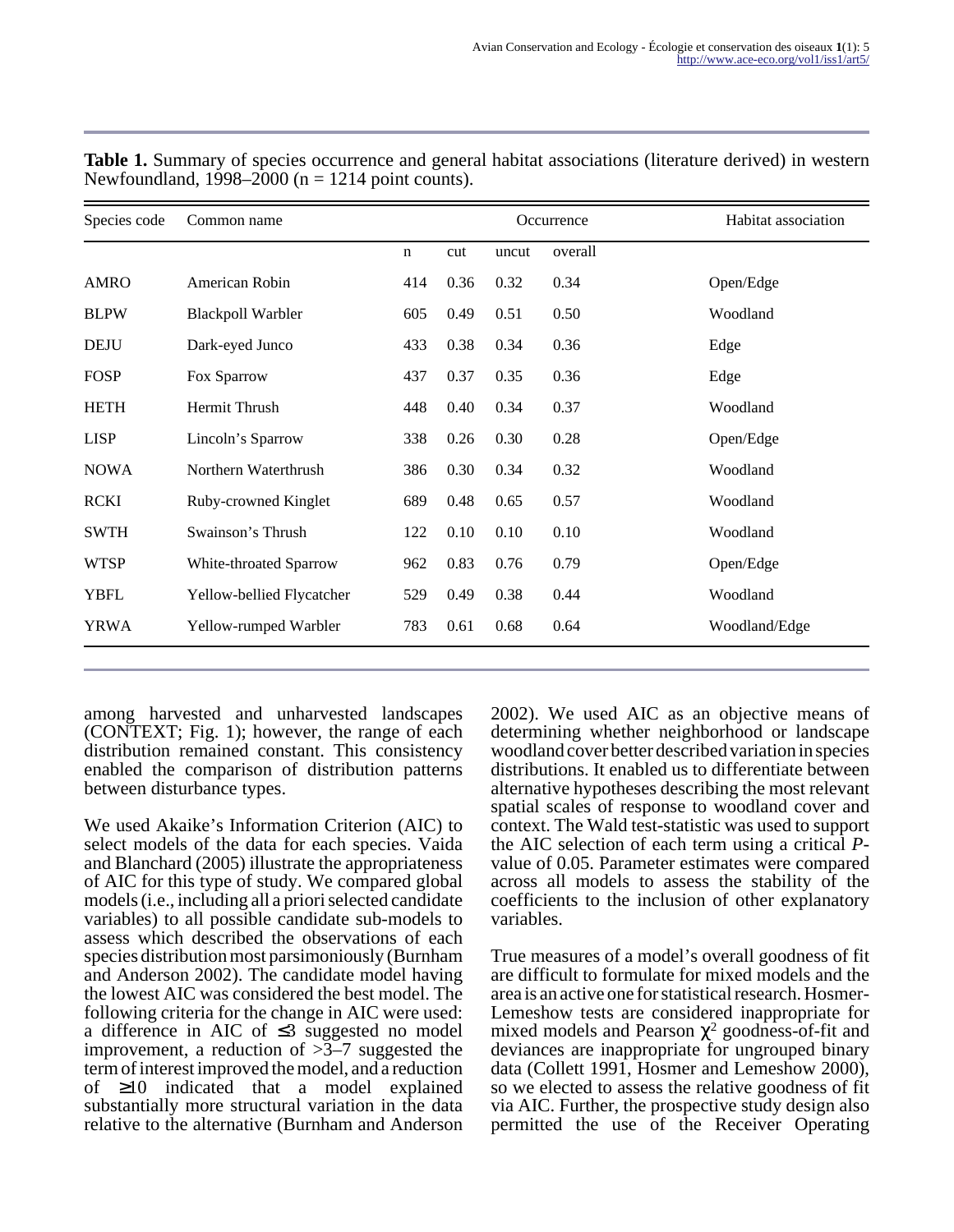Characteristic (ROC), which can be used to describe the ability of a given model to discriminate the presence or absence of an incident in reference to the observed distribution. An ROC of 0.5 suggests that we would have as much predictive power by flipping a coin; values of  $0.6-\overline{0.7}$  suggest moderate discrimination: values of 0.7–0.8 suggest acceptable discrimination; and values of 0.8–0.9 suggest excellent discrimination (Hosmer and Lemeshow 2000). Although we were not specifically interested in prediction within this study, the ROC values give some additional insight into the potential generality of the different models.

For all models, we conducted an analysis of residuals to examine outliers and spatial autocorrelation.

## **RESULTS**

Bird surveys were conducted from 2 June to 1 July 1998, 9 June to 3 July 1999, and 11 June to 14 July 2000. The area is at a relatively high elevation and these dates fall within the normal breeding season for most species. In total, 66 species of birds were detected. Forty species of birds were recorded in 1998 and again in 1999, although assemblage composition varied between years. In 2000, 63 species were detected and the increase reflected increased survey effort in both natural and harvested landscapes. The same 11 species were most abundant in all 3 yr and included Yellow-bellied Flycatcher (*Empidonax flaviventris*), Rubycrowned Kinglet (*Regulus calendula*), Hermit Thrush (*Catharus guttatus*), American Robin (*Turdus migratorius*), Yellow-rumped Warbler (*Dendroica coronata*), Blackpoll Warbler (*Dendroica striata*), Northern Waterthrush (*Seiurus noveboracensis*), Dark-eyed Junco (*Junco hyemalis*), White-throated Sparrow (*Zonotrichia albicollis*), Fox Sparrow (*Passerella iliaca*), and Lincoln's Sparrow (*Melospiza lincolnii*; Table 1). Species were categorized by general habitat preference based on existing natural history information (Whittaker and Montevecchi 1997) to aid in interpreting our structural metrics (Table 1).

Landscape-scale metrics (L\_WOOD or L\_WOOD<sup>2</sup> ) were included in the best models for 7 of 11 species; in five of these, the forest harvest term CONTEXT was also present (Tables 2 and 3). CONTEXT was not important in models that did not contain a landscape-scale term. In four of five of those models

including CONTEXT, there was an interaction with either landscape or neighborhood effects. Whereas the positive CONTEXT effect showed a higher probability of occurrence in harvested landscapes at the x-intercept (low amounts of woodland cover) for the majority of these species, overall occurrence tended to be higher in natural landscapes than in harvested landscapes, especially at higher levels of forest cover (e.g., Ruby-crowned Kinglet, Hermit Thrush, Lincoln's Sparrow, Blackpoll Warbler, and Fox Sparrow; Fig. 2). This trend was supported for all three significant landscape interaction terms that showed a lower occurrence in harvested landscapes (Table 2). Interestingly, for some species, occurrence was relatively similar across levels of forest cover within harvested, but not natural, landscapes (e.g., Ruby-crowned Kinglet, Darkeyed Junco, Northern Waterthrush, and Hermit Thrush).

Local or neighborhood metrics were present in the best models for eight species, three of which did not contain any landscape-level effects (Tables 2 and 3). In only three models were there both landscapeand neighborhood-scale effects. In two of these, there were comparable patterns of incidence across both metrics. Plots of N\_WOOD versus proportional occurrence (not presented here; similar to Fig. 2) showed similar relationships between incidence of N\_WOOD and L\_WOOD for most species. For one species (Yellow-bellied Flycatcher) there were no terms associated with the amount of forest included in the best model. The incidence of four species varied among years (Tables 2 and 3).

ROC values (measuring overall fit) ranged from 0.5 to 0.8; seven species (Ruby-crowned Kinglet, Blackpoll Warbler, Northern Waterthrush, Darkeyed Junco, White-throated Sparrow, Fox Sparrow, and Lincoln's Sparrow) had acceptable predictive power (i.e., >0.6; Table 2).

## **DISCUSSION**

We show that for most of the suite of abundant species of boreal songbirds in a region of western Newfoundland, occurrence is related to the amount of woodland cover at either within-neighborhood or landscape scales. As expected, for the majority of species (8 of 11), there was a relationship between occurrence and metrics at local or neighborhood scales. This is a simple function of the immediate, within-territory habitat needs of most species. A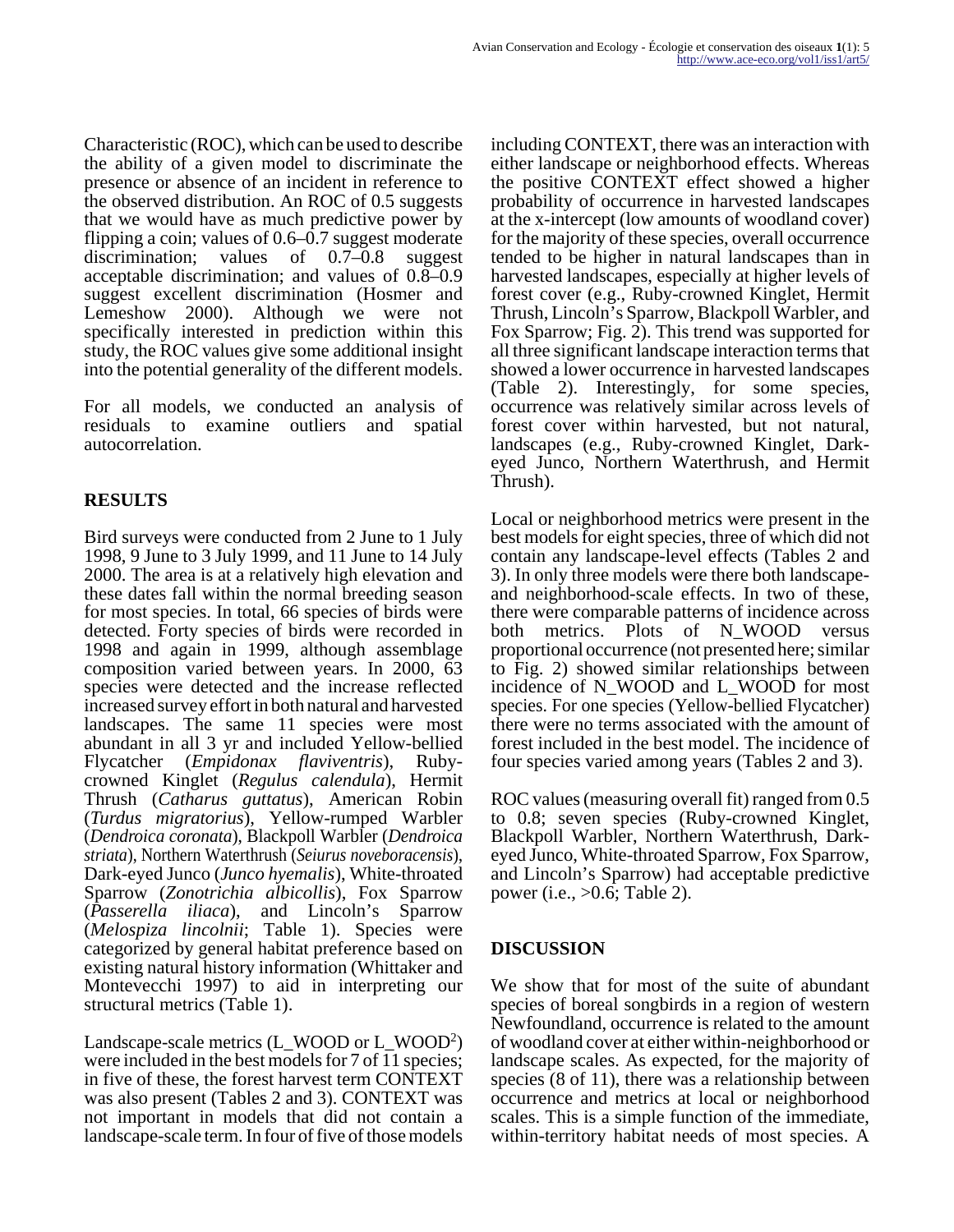| Species     | Global AIC Best AIC |      | <b>ROC</b> | Within-neighborhood                  | Landscape                            | Context | Year           |
|-------------|---------------------|------|------------|--------------------------------------|--------------------------------------|---------|----------------|
| AMRO        | 1487                | 1481 | 0.6        | LOCAL - N_WOOD                       |                                      |         |                |
| <b>LISP</b> | 1151                | 1146 | 0.8        | LOCAL - N_WOOD                       |                                      |         | 1998=1999>2000 |
| <b>YRWA</b> | 1511                | 1502 | 0.6        | $+ N_WOOD$                           |                                      |         |                |
| <b>FOSP</b> | 1333                | 1331 | 0.7        | <b>LOCAL</b>                         | $-L$ WOOD                            |         |                |
| <b>WTSP</b> | 1032                | 1028 | 0.8        | <b>LOCAL</b>                         | -L WOOD                              |         | 1999=1998>2000 |
| <b>BLPW</b> | 1373                | 1368 | 0.7        | $LOCAL + N_WOOD$                     | $+ L$ WOOD<br>$-L$ WOOD <sup>2</sup> | $-CUT$  |                |
| <b>RCKI</b> | 1380                | 1376 | 0.7        | $LOCAL + N_WOOD$                     | -L WOOD:CUT<br>+L WOOD:NAT           | $+$ CUT | 1999>1998>2000 |
| <b>DEJU</b> | 1465                | 1466 | 0.7        | LOCAL - N_WOOD:CUT<br>$+ N$ WOOD:NAT | $+ L$ WOOD                           | $+$ CUT |                |
| <b>NOWA</b> | 1381                | 1377 | 0.7        |                                      | -L WOOD:CUT<br>+L_WOOD:NAT           | $+$ CUT | 1998=1999>2000 |
| <b>HETH</b> | 1489                | 1479 | 0.5        |                                      | -L_WOOD:CUT<br>+L_WOOD:NAT           | $+$ CUT |                |
| <b>YBFL</b> | 1519                | 1507 | 0.6        |                                      |                                      |         | 2000>1999=1998 |

**Table 2.** Summary of model outcomes illustrating the general relationship between occurrence and significant explanatory variables. Parameter estimates and standard errors are presented in Table 3. :, interaction; <sup>2</sup> , quadratic; CUT, harvested context; NAT, natural context.

landscape-scale term was important for 7 of 11 species, suggesting that for many species, processes acting beyond the scale of the territory likely influence behavioral decisions during the breeding season. Many songbirds use habitat outside of their immediate territories (e.g., Norris and Stutchbury 2001) to secure extra-pair copulations and additional resources for young. Species responded similarly to territorial-scale metrics when compared to landscape-scale metrics, but models for only 3 of 11 species contained terms for both, suggesting that appropriate scales for the study of behavior can vary substantially among similar species and, more importantly, can be much larger than those typically explored by researchers.

Landscape context was only important for the species that also showed relationships with metrics at landscape scales. For roughly one-third of the species (4 of 11), the nature of the relationship between incidence and woodland cover depended on whether the landscape had been harvested (i.e., an interaction). For these species, the broader landscape-scale context (the matrix; Ricketts 2001) influences how a given species responds to landscape structure at the same and finer scales (Jonsen and Taylor 2000). This could be a manifestation of the influence of fragmentation on movement processes, where changes in the broader matrix between suitable landscapes alter their accessibility (changes in behavior and connectivity) or use (resource supplementation).

The results demonstrate a scale invariance in species' responses to landscape structure, although naturally, different species respond at different scales. More importantly, some species respond to landscape structure at scales that are broader than those implied by our current knowledge of territorial or dispersal distances (e.g., Bélisle et al. 2001, Krawchuk and Taylor 2003). Landscape context (Jonsen and Taylor 2000) alters even those simple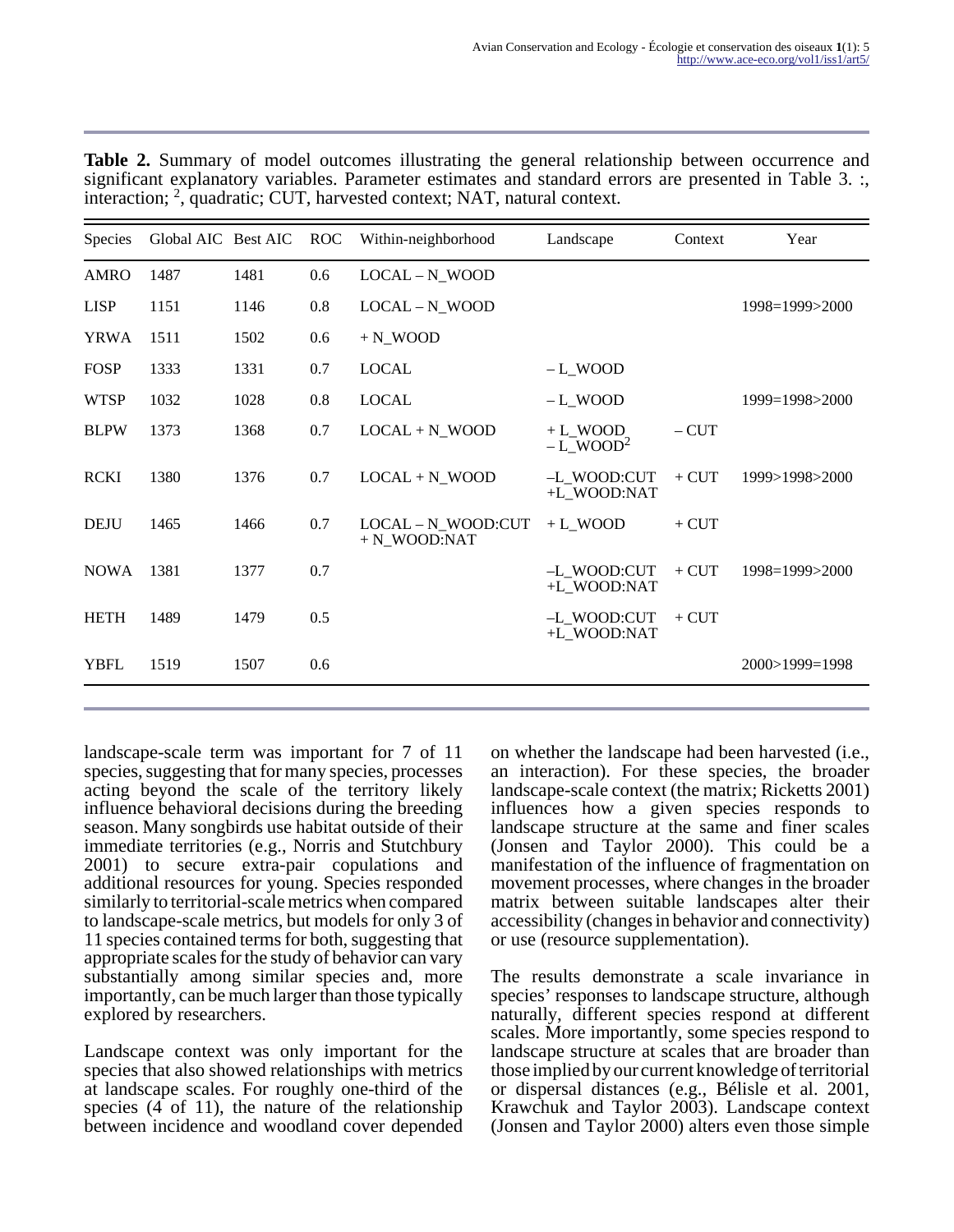| <b>Table 3.</b> Parameter estimates (standard errors in parentheses) for significant variables for the best models |
|--------------------------------------------------------------------------------------------------------------------|
| (Table 2) to explain the occurrence of focal bird species in western Newfoundland, 1998–2000. Variables            |
| in italics are treatment levels of the LOCAL term in relation to forest. For factor terms, for brevity, only       |
| levels where the <i>P</i> -value was $\leq 0.05$ are presented.                                                    |

| Species     | Variable             | Estimate          | Species | Variable              | Estimate     |
|-------------|----------------------|-------------------|---------|-----------------------|--------------|
| <b>AMRO</b> | tuckamore            | $-1.0$ (0.5) NOWA |         | <b>CONTEXT (NAT)</b>  | $-5.1(1.2)$  |
|             | recently cut         | 0.8(0.4)          |         | 2000                  | $-2.7(0.4)$  |
|             | N_WOOD               | $-0.9(0.3)$       |         | L_WOOD:NAT            | 4.0(1.1)     |
| <b>LISP</b> | scrub                | 1.1 (0.2) DEJU    |         | recently cut          | 1.2(0.4)     |
|             | bog                  | 1.8(0.3)          |         | N_WOOD                | $-1.7(0.5)$  |
|             | regenerating         | 0.8(0.4)          |         | L_WOOD                | 2.9(0.7)     |
|             | N_WOOD               | $-2.0(0.4)$       |         | CONTEXT (NAT)         | $-2.0(0.6)$  |
|             | 2000                 | 1.2(0.5)          |         | N_WOOD:NAT            | 2.2(0.7)     |
| <b>YRWA</b> | N_WOOD               | 1.5 (0.2) YBFL    |         | 2000                  | 1.0(0.5)     |
| <b>RCKI</b> | tuckamore            | $-1.3$ (0.4) BLPW |         | scrub                 | $-2.4(1.2)$  |
|             | regenerating         | 0.7(0.4)          |         | bog                   | 1.1(0.2)     |
|             | barren               | $-1.3(0.7)$       |         | regenerating          | 1.1(0.4)     |
|             | N_WOOD               | 1.5(0.4)          |         | barren                | 2.7(1.1)     |
|             | <b>CONTEXT (NAT)</b> | $-6.0(1.5)$       |         | N_WOOD                | 1.0(0.4)     |
|             | 1999                 | 1.1(0.6)          |         | L_WOOD                | 8.8(3.8)     |
|             | 2000                 | $-2.5(0.5)$       |         | $L$ WOOD <sup>2</sup> | $-10.2(3.0)$ |
|             | L_WOOD:NAT           | 5.2(1.4)          |         | <b>CONTEXT (NAT)</b>  | 0.7(0.3)     |
| <b>FOSP</b> | scrub                | $0.5(0.2)$ WTSP   |         | scrub                 | 1.1(0.2)     |
|             | bog                  | 0.4(0.2)          |         | bog                   | 0.9(0.3)     |
|             | tuckamore            | 1.1(0.4)          |         | regenerating          | 2.3(0.6)     |
|             | regenerating         | 0.7(0.3)          |         | recently cut          | 2.1(0.6)     |
|             | recently cut         | 0.8(0.4)          |         | L_WOOD                | $-3.0(0.7)$  |
|             | L_WOOD               | $-3.4(0.8)$       |         | 2000                  | $-0.9(0.4)$  |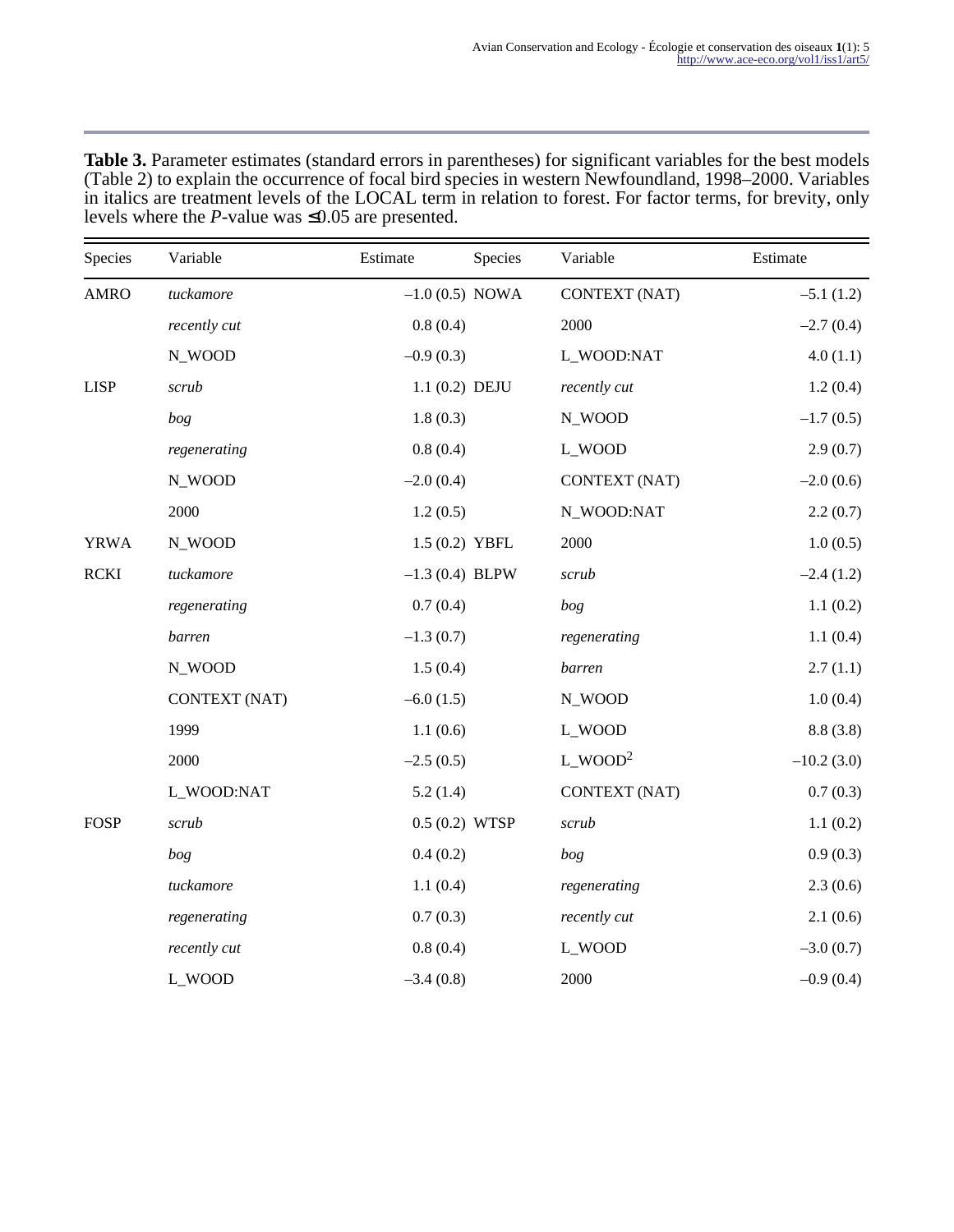responses for some species, suggesting that the underlying processes, such as movement, are context-dependent. All of this underlies the point that prescriptions for forest management that have the goal of minimizing the effects of forest harvesting on songbird populations will need to consider more than metrics associated only with amounts of habitat (c.f., Fahrig 2001) to assess or predict future impacts. Given the complex nature of some of the relationships we observed, straightforward or generalized management policies or prescriptions are likely to be elusive. This elusiveness invites the concept of adaptive management ("learning by doing"; Walters 1986, 1997) as a method to provide insight to forest managers and conservation scientists.

#### **Landscape context**

Bird occurrence was lower in harvested than unharvested landscapes when there was a large amount of woodland cover. Further, the peak occurrence across all levels of woodland cover tended to be lower in harvested landscapes than in natural landscapes, even though incidence tended to be higher in harvested landscapes when landscape-scale woodland cover was low. The results suggest that forest harvesting is not initially detrimental to many species. The effects of landscape context are best exemplified by Hermit Thrush, Northern Waterthrush, and Ruby-crowned Kinglet. Each showed a decreasing or neutral relationship with landscape-scale woodland cover in harvested landscapes and an increasing relationship in unharvested landscapes, which likely indicates functional relationships associated with movement, foraging, and extra-pair copulation.

The occurrence of Dark-eyed Junco, Hermit Thrush, Northern Waterthrush, and Ruby-crowned Kinglet was lower in natural than harvested landscapes. This result was counter-intuitive because these species are forest inhabitants. However, this effect is manifested primarily at low levels of woodland cover. Given equally low amounts of woodland cover in a harvested and unharvested landscape, we suggest that these species can fulfill their resource needs in harvested landscapes, whereas in nonforest areas, bogs, and barrens, they cannot. In contrast, we detected more individuals of Blackpoll Warbler in natural landscapes, which may indicate that it is less able to use regenerating clear-cuts, despite its general preference for partially forested habitats within the region. Competition between Blackpoll Warbler and other early successional forest specialists could also contribute to this response.

## **Thresholds**

Most of the relationships between occurrence and broad-scale forest cover were non-linear, suggesting that there may be thresholds where the functional response of a species changes relative to the environmental conditions (Guénette and Villard 2005; Betts et al. in press). As discussed above, these responses were frequently different between harvested and unharvested landscapes. Such responses also suggest that some species are able to supplement resources in naturally heterogeneous sites up to a point, after which their ability to access resources necessary for survival fails. The lack of a similar response in harvested landscapes suggests that the threshold at low levels of forest cover is buffered by the presence of regenerating forest. Harvesting will generally proceed on productive sites (i.e., those capable of supporting merchantable forest), so the resulting clear-cuts will also be more productive, especially when considering the addition of decaying organic matter remaining after harvesting. Other potential explanations, such as species packing post-harvest (Schmiegelow et al. 1997), are likely acting in concert.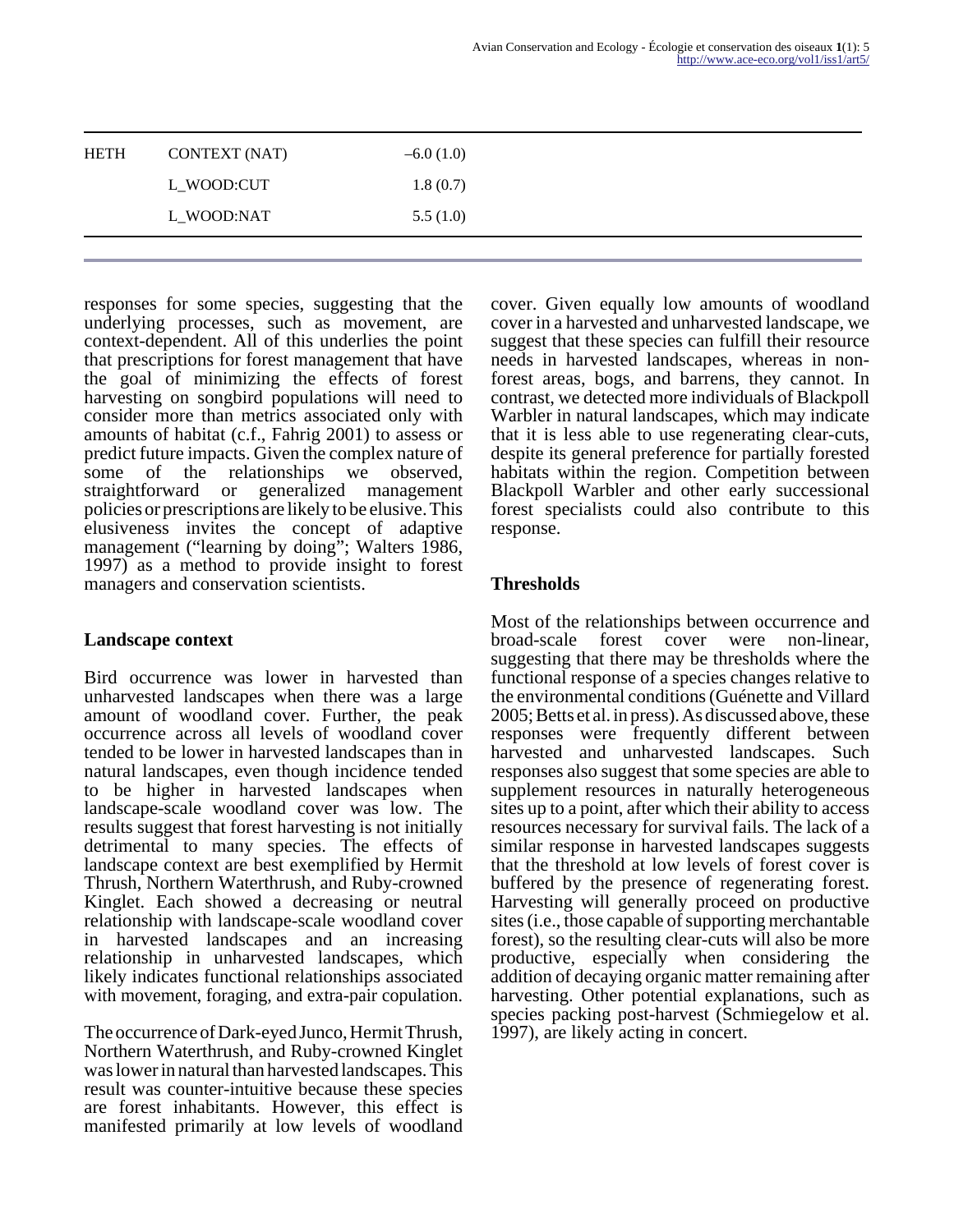**Fig. 2.** Species incidence (proportion of sites occupied) by the amount of woodland in the landscape (L\_WOOD in statistical models). Curves are smoothed loess regression lines (span = 0.8) to show general trends in the data. Species are ordered by increasing overall incidence from the bottom left panel to the upper right panel.



#### **Local and neighborhood scales and habitat associations**

The majority of species showed the same response to neighborhood metrics in harvested and natural landscapes. For all species, the local-scale effects echoed our existing understanding of their natural history in this region (Whitaker and Montevecchi 1997, Thompson et al. 1999) and elsewhere (Erskine 1977). For Dark-eyed Junco, incidence increased with neighborhood woodland cover in natural landscapes, but decreased with woodland cover in harvested landscapes. This species prefers

edge and early successional habitats and this interaction may reflect its preference for harvested areas and ecotones.

We had expected that most species would respond within the neighborhood scale. However, three species were insensitive to local and/or neighborhood metrics: Hermit Thrush, Northern Waterthrush, and Yellow-bellied Flycatcher. We suggest that these species respond to the landscape structure in this region at generally broader spatial scales (e.g., see Warkentin et al. 2003), thus weakening any relationships with our local- and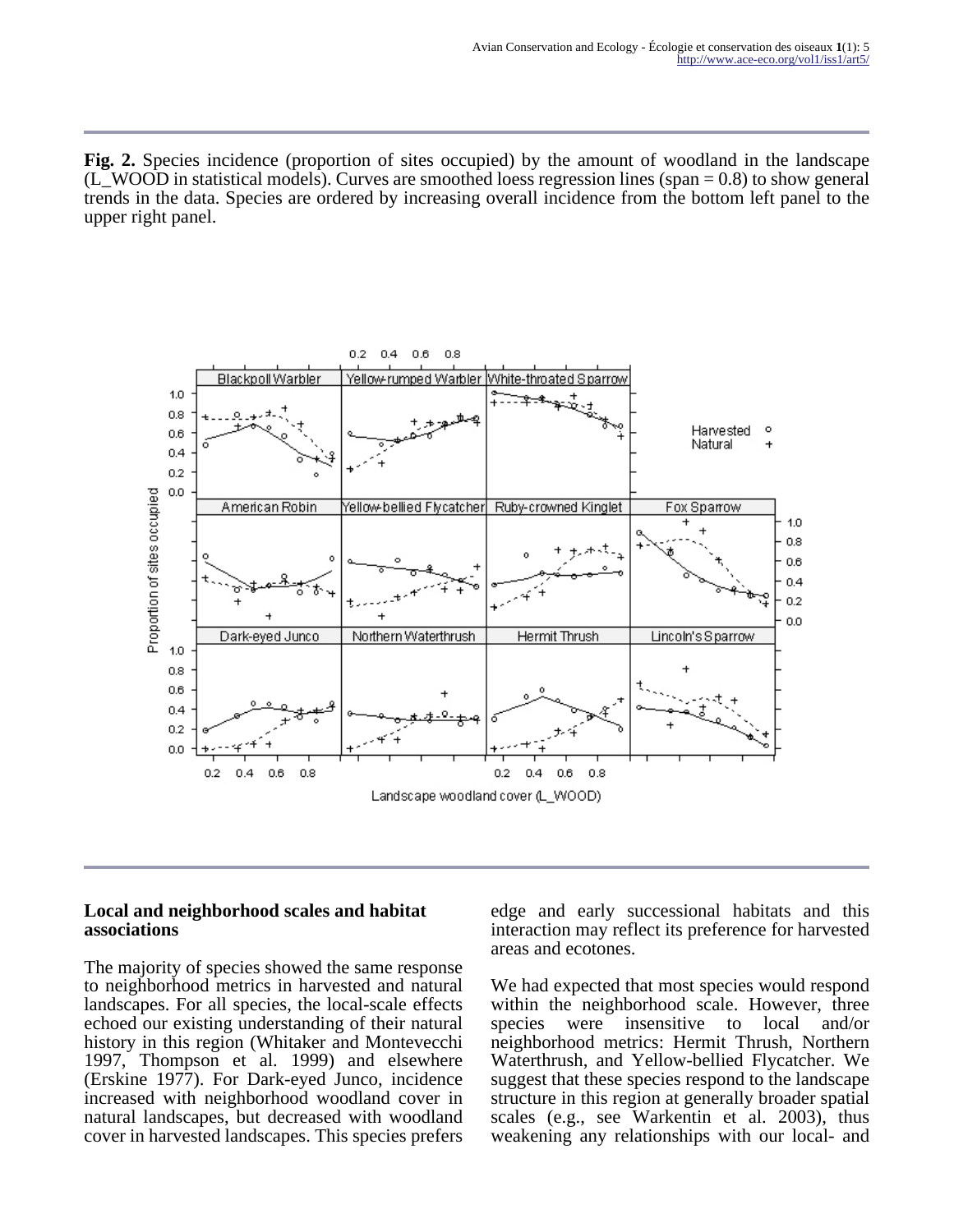neighborhood-scale metrics. The relatively low discriminatory power of some models (e.g., American Robin, Hermit Thrush, Yellow-bellied Flycatcher) and/or the weak relationship between occurrence and our metrics (e.g., Yellow-bellied Flycatcher, Yellow-rumped Warbler) suggests that either alternative scales of structure are more important for these species or our simple metrics did not pick up appropriate resource elements. The relationship between incidence and the amount of woodland within the neighborhood scale may represent individual territory choice, even if not indicative of reproductive success (Van Horne 1983, Gunn et al. 2000, Bayne and Hobson 2001).

### **CONCLUSIONS**

The derivation of methods to study, understand, and translate ecological patterns and processes at or to relatively large or coarse spatial scales is critical to implementing regional and national comprehensive management plans for Canada's boreal biome. Our suggestion that species within harvested landscapes can supplement resource needs by using harvested areas lends a functional hypothesis to other studies that have demonstrated the influence of broad-scale structure on boreal bird distribution and abundance in Canada (Schmiegelow et al. 1997, Drolet et al. 1999, Drapeau et al. 2000). Collectively, these studies demonstrate that landscape perspectives provide additional information on distribution patterns over patch-centered approaches (Mazerolle and Villard 1999, Norton et al. 2000), particularly in light of recent work demonstrating that there is often considerable movement outside of territorial boundaries (Norris and Stutchbury 2001). Surprisingly, however, studies that employ methods that simultaneously estimate relationships at multiple spatial scales are still rather uncommon.

We specifically emphasized the relevance of a multi-scale approach by demonstrating ecologically discriminating models of avian distribution that illustrate the concept that songbirds in this region are sensitive to the broad-scale structure of the landscape in addition to the obvious responses to local and neighborhood resources. Changes to the amount of forest in the landscape have the potential to modify songbird behavior at both local and landscape scales. For some species, those modifications to behavior may be dependent on anthropogenic processes acting at even broader spatial scales. The existence of such effects

precludes the use of simple tools for management that ignore not only the multiple spatial scales of animal behavior, but also the potentially complex relationships that may change through time and cumulatively influence species persistence.

*Responses to this article can be read online at: <http://www.ace-eco.org/vol1/iss1/art5/responses/>*

#### **Acknowledgments:**

*Thank you to all members of the field crews who participated in this project, including: F. Bennett, C. Carroll, T. Fitzgerald, T. Hann, M. Holder, C. Kennedy, A. Kingsley, K. Menchenton, J. Miner, A. Mullie, K. Nicol, D. Potter, and B. Rodriguez. T. Newbury ably managed the field program in 1999 and 2000. S. Flemming, S. Taylor, G. Kerri, the warden staff, and park interpreters provided invaluable help at Gros Morne National Park. Funding and support was provided by Parks Canada (GMNP), Western Newfoundland Model Forest, Corner Brook Pulp and Paper Limited, Government of Newfoundland and Labrador Department of Forest Resources and Agrifoods, Forestry and Wildlife Division–Pasadena, Environment Canada's Science Horizons Program, Environment Canada (ACWERN), and an NSERC Discovery Grant to PDT.*

#### **LITERATURE CITED**

**Bayne, E. M., and K. A. Hobson.** 2001. Effects of habitat fragmentation on pairing success of ovenbirds: importance of male age and floater behavior. *Auk* **118**:380-388.

**Bélisle, M.** 2005. Measuring landscape connectivity: the challenge of behavioral landscape ecology. *Ecology* **86**:1988-1995.

**Bélisle, M., A. Desrochers, and M.-J. Fortin.** 2001. Influence of forest cover on the movements of forest birds: a homing experiment. *Ecology* **82**:1893-1904.

**Betts, M. G., G. J. Forbes, A. W. Diamond, and**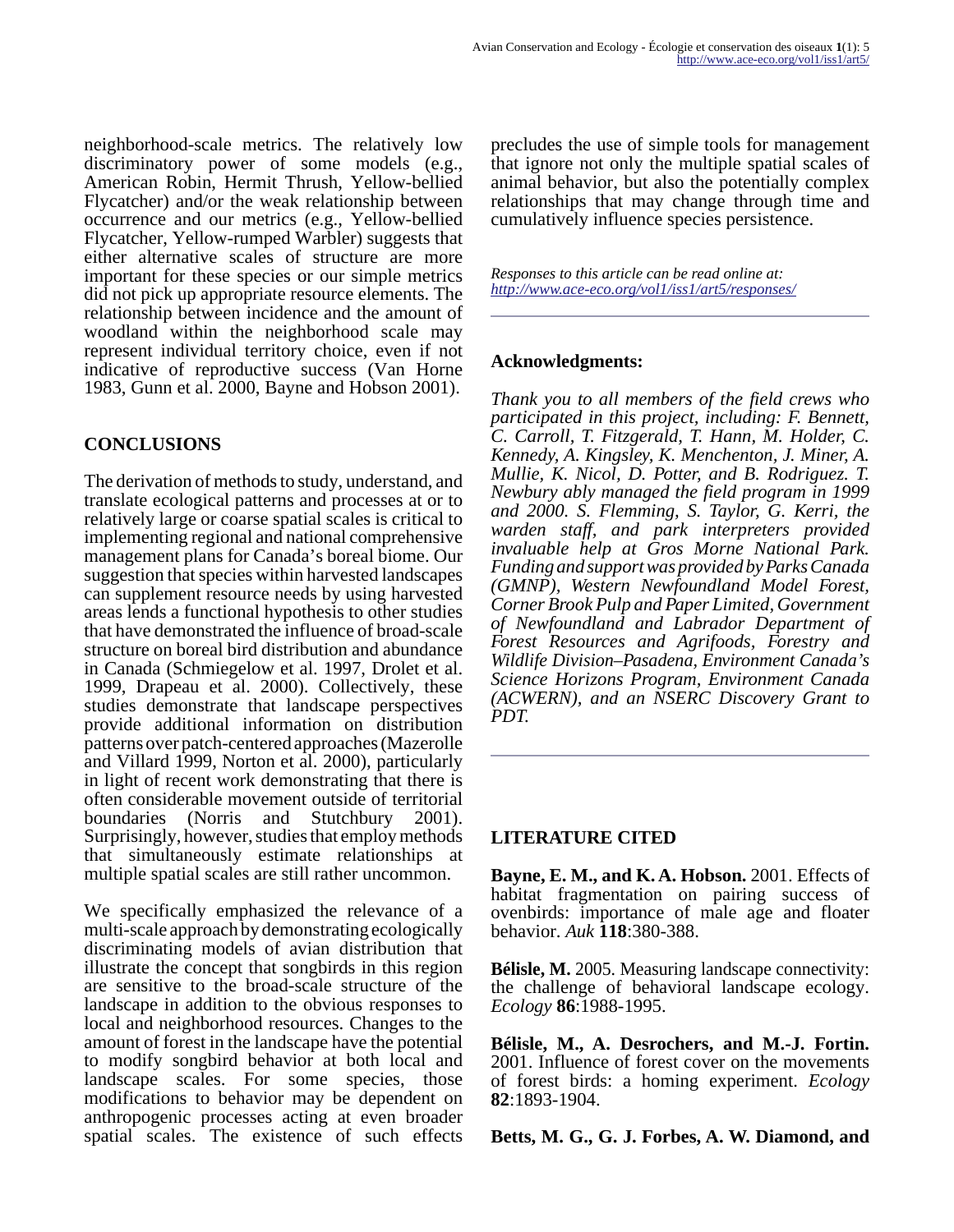**P. D. Taylor.** In press. Independent effects of habitat amount and fragmentation on songbirds in a forest mosaic: an organism-based approach. *Ecological Applications*

**Broström, G. A.** 2003. *Generalized linear models with random intercepts.* Available online at: [http://www.stat.umu.se/forskning/reports/glmmML.](http://www.stat.umu.se/forskning/reports/glmmML.pdf) pdf.

**Burnham, K. P., and D. R. Anderson.** 2002. *Model selection and multi-model inference: a practical information-theoretic approach.* Springer, New York, New York, USA.

**Collett, D.** 1991. *Modelling binary data.* Chapman and Hall, London, UK.

**Cumming, S. G., F. K. A. Schmiegelow, and P. J. Burton.** 2000. Gap dynamics in boreal aspen stands: is the forest older than we think? *Ecological Applications* **10**:744-759.

**Drapeau, P., A. Leduc, J.-F. Giroux, J.-P. L. Savard, Y. Bergeron, and W. L. Vickery.** 2000. Landscape-scale disturbances and changes in bird communities of boreal mixed-wood forests. *Ecological Monographs* **70**:423-444.

**Drolet, B., A. Desrochers, and M.-J. Fortin.** 1999. Effects of landscape structure on nesting songbird distribution in a harvested boreal forest. *Condor* **101**:699-704.

**Dunning, J. B., B. J. Danielson, and H. R. Pulliam.** 1992. Ecological processes that affect populations in complex landscapes. *Oikos* **65**:169-175.

**Erskine, A. J.** 1977. Birds in boreal Canada: communities, densities, and adaptations. Canadian Wildlife Service Report Series Number 41, Ottawa, Ontario, Canada.

**Fahrig, L.** 2001. How much habitat is enough? *Biological Conservation* **100**:65-74.

**Flather, C. H., and M. Bevers.** 2002. Patchy reaction-diffusion and population abundance: the relative importance of habitat amount and arrangement. *American Naturalist* **159**:40-56.

**Guénette, J.-S., and M.-A. Villard.** 2005. Thresholds in forest bird response to habitat alteration as quantitative targets for conservation. *Conservation Biology* **19**:1168-1180.

**Gunn, J. S., A. Desrochers, M.-A. Villard, J. Bourque, and J. Ibarzabal.** 2000. Playbacks of mobbing calls of Black-capped Chickadees as a method to estimate reproductive activity of forest birds. *Journal of Field Ornithology* **71**:472-483.

**Heikkinen, R. K., M. Luoto, R. Virkkala, and K. Rainio.** 2004. Effects of habitat cover, landscape structure and spatial variables on the abundance of birds in an agricultural–forest mosaic. *Journal of Applied Ecology* **41**:824-835.

**Hosmer, D. W., and S. Lemeshow.** 2000. *Applied Logistic Regression.* Second edition. John Wiley and Sons, New York, New York, USA.

**Jonsen, I., and P. D. Taylor.** 2000. *Calopteryx* damselfly dispersions arising from multi-scale responses to landscape structure. Conservation Ecology **4**: 4. [online] URL: [http://www.consecol.org/vol4/iss2/art4.](http://www.consecol.org/vol4/iss2/art4)

**Krawchuk, M. A., and P. D. Taylor.** 2003. Changing importance of habitat structure across multiple spatial scales for three species of insects.

*Oikos* **103**:153-161.

**Lambert, J. D., and S. J. Hannon.** 2000. Shortterm effects of timber harvest on abundance, territory characteristics, and pairing success of Ovenbirds in riparian buffer strips. *Auk* **117**:687-698.

**Marshall, M. R., and R. J. Cooper.** 2004. Territory size of a migratory songbird in response to caterpillar density and foliage structure. *Ecology* **85**:432-445.

**Mazerolle, M. J., and M.-A. Villard.** 1999. Patch characteristics and landscape context as predictors of species presence and abundance: a review. *Écoscience* **6**:117-124.

**McCarthy, J.** 2001. Gap dynamics of forest trees: a review with particular attention to boreal forests. *Environmental Reviews* **9**:1-59.

**McCarthy, J. W. T.** 2004. Natural disturbance and structure in two primary boreal forests of western Newfoundland. Dissertation. University of British Columbia, Vancouver, British Columbia, Canada.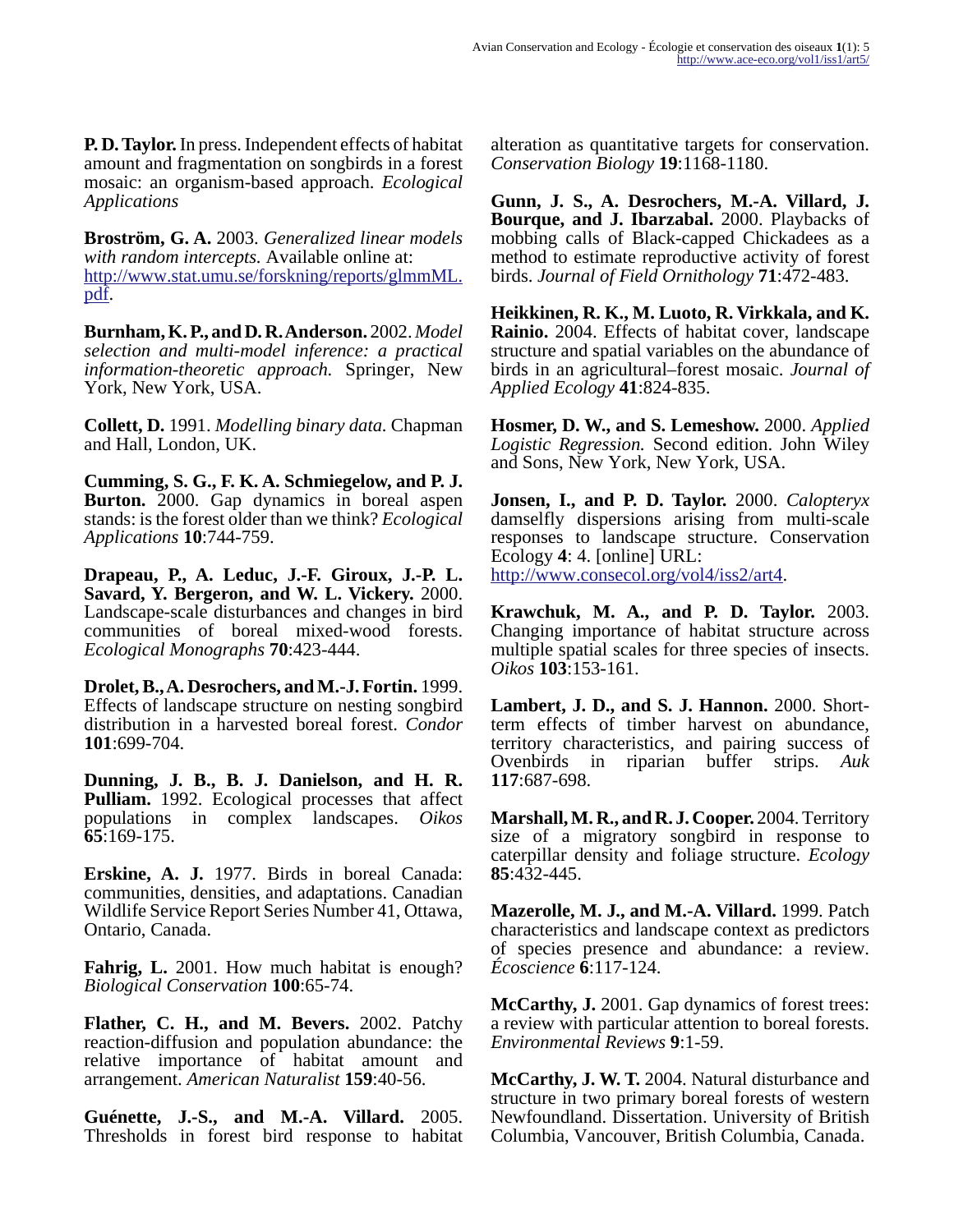**Miller, J. R., M. D. Dixon, and M. G. Turner.** 2004. Response of avian communities in large-river floodplains to environmental variation at multiple scales. *Ecological Applications* **14**:1394-1410.

**Norris, D. R., and B. J. M. Stutchbury.** 2001. Extraterritorial movements of a forest songbird in a fragmented landscape. *Conservation Biology* **15**:729-736.

**Norton, M. R., S. J. Hannon, and F. K. A. Schmiegelow.** 2000. Fragments are not islands: patch vs landscape perspectives on songbird presence and abundance in a harvested boreal forest. *Ecography* **23**:209-223.

**Pham, A. T., L. De Grandpré, S. Gauthier, and Y. Bergeron.** 2004. Gap dynamics and replacement patterns in gaps of the northeastern boreal forest of Quebec. *Canadian Journal of Forest Research* **34**:353-364.

**Pinheiro, J. C., and D. M. Bates.** 2000. *Mixedeffects models in S and S-Plus.* Springer, New York, New York, USA.

**Ralph, C. J., G. R. Geupel, P. Pyle, T. E. Martin, and D. F. DeSante.** 1993. *Handbook of field methods for monitoring landbirds.* General Technical Report PSW-GTR-144. U.S. Department of Agriculture Forest Service, Albany, California, USA.

**Ricketts, T. H.** 2001. The matrix matters: effective isolation in fragmented landscapes. *American Naturalist* 158:87-99.

**Rowe, J. S.** 1972. *Forest regions of Canada.* Canadian Forestry Service Publication Number 1300, Ottawa, Ontario, Canada.

**Schmiegelow, F. K. A., C. S. Machtans, and S. J. Hannon.** 1997. Are boreal birds resilient to forest fragmentation? An experimental study of shortterm community responses. *Ecology* **78**:1914-1932.

**Setterington, M. A., I. D. Thompson, and W. A. Montevecchi.** 2000. Woodpecker abundance and habitat use in mature balsam fir forests in Newfoundland. *Journal of Wildlife Management* **64**:335-345.

**Skrondal, A., and S. Rabe-Hesketh.** 2004.

*Generalized latent variable modeling: multilevel, longitudinal and structural equation models.* Chapman and Hall/CRC, Boca Raton, Florida, USA.

**Stocks, B. J., J. A. Mason, J. B. Todd, E. M. Bosch, B. M. Wotton, B. D. Amiro, M. D. Flannigan, K. G. Hirsch, K. A. Logan, D. L. Martell, and W. R. Skinner.** 2002. Large forest fires in Canada, 1959-1997. *Journal of Geophysical Research* **108** (D1) :8149, doi:10.1029/2001JD000484

**Sturtevant, B. R., J. A. Bissonette, and J. N. Long.** 1996. Temporal and spatial dynamics of boreal forest structure in western Newfoundland: silvicultural implications for marten habitat management. *Forest Ecology and Management* **87**:13-25.

**Taylor, P. D., L. Fahrig, K. Henein, and G. Merriam.** 1993. Connectivity is a vital element of landscape structure. *Oikos* **68**:571-573.

**Thompson, I. D., H. A. Hogan, and W. A. Montevecchi.** 1999. Avian communities of mature balsam fir forests in Newfoundland: agedependence and implications for timber harvesting. *Condor* **101**:311-323.

**Thompson, I. D., D. J. Larson, and W. A. Montevecchi.** 2003. Characterization of old "wet boreal" forests, with an example from balsam fir forests of western Newfoundland. *Environmental Reviews* **11**:S23-S46.

**Trzcinski, M. K., L. Fahrig, and G. Merriam.** 1999. Independent effects of forest cover and fragmentation on the distribution of forest breeding birds. *Ecological Applications* **9**:586-593.

**Vaida, F., and S. Blanchard.** 2005. Conditional Akaike information for mixed-effects models. *Biometrika* **92**:351-370.

**Van Horne, B.** 1983. Density as a misleading indicator of habitat quality. *Journal of Wildlife Management* **47**:893-901.

**Vega Rivera, J. H., J. H Rappole, W. J. McShea, and C. A. Haas.**1998. Wood thrush postfledging movements and habitat use in northern Virginia. *Condor* **100**:69-78.

**Villard, M.-A., M. K. Trzcinski, and G. Merriam.**